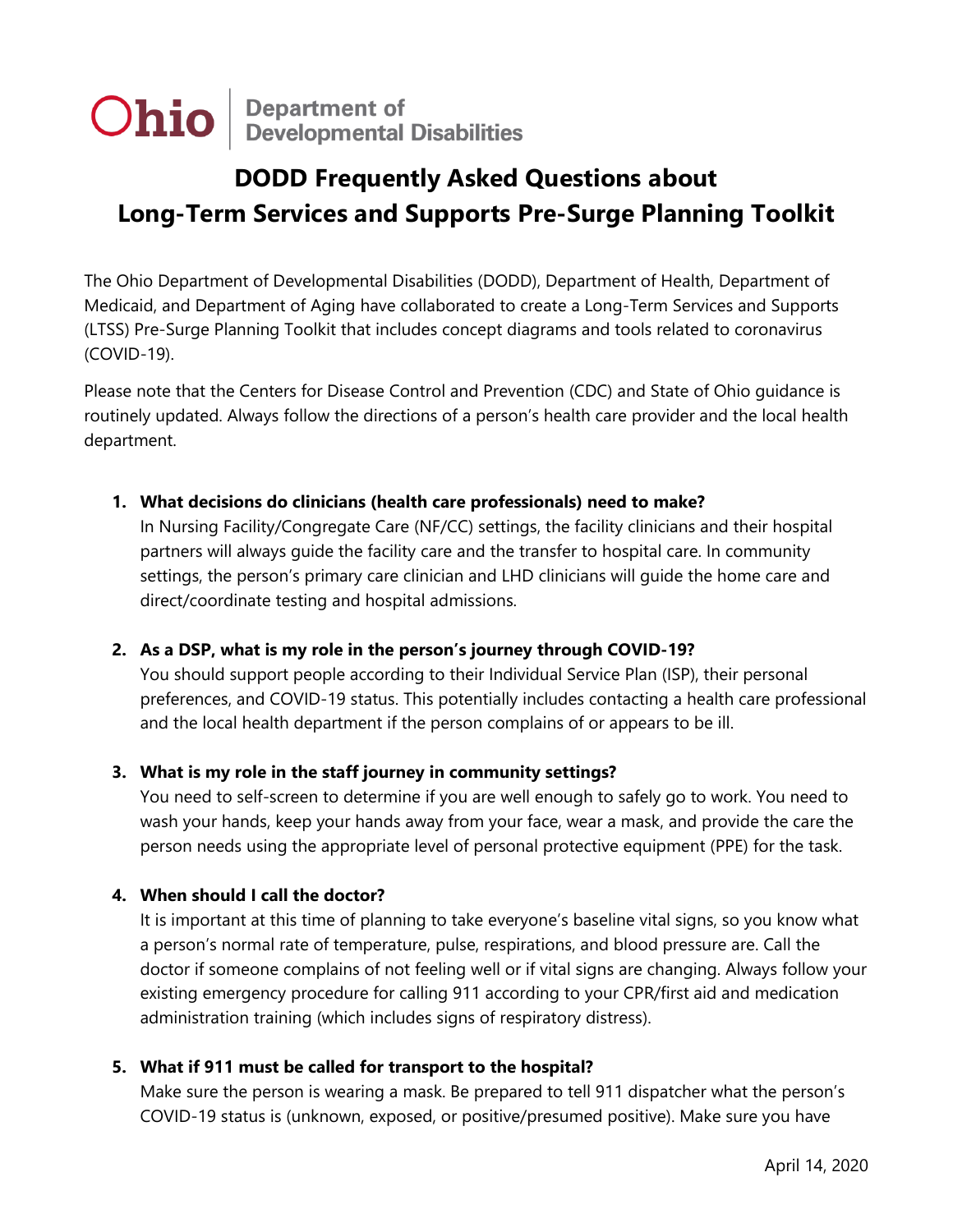detailed personal and health information to send to the hospital with the person. If the 911 call is for the potential COVID-19 illness, the person may have to go to the hospital alone; make sure it is communicated to EMS who should be contacted about the person's condition, admission, and discharge.

## **6. What does it mean to change to metered dose inhalers?**

Nebulizer breathing treatments release moisture into the air that could contain infected droplets. Contact a person's health care professional (HCP) to see if the prescribed respiratory medication can be changed to a metered dose inhaler the does not aerosolize the medication the way a nebulizer does. If people must continue to use nebulized treatments, try to do so in a private location, and sanitize all surfaces afterward. Use the maximum available PPE and stand as far from the person as possible to prevent your exposure to any aerosolized droplets.

# **7. Who should gather the health status information for Tool #3 or Tool #5?**

That will be dependent on the setting and person-centered. Whoever is supporting the person day-to-day and can take the baseline vital signs and conduct ongoing vital sign monitoring.

# **8. Why take baseline vitals if a person does not seem ill and we do not normally monitor vital signs?**

Knowing the person's baseline (or typical vital signs) will help you recognize changes that could be signs of COVID-19.

# **9. What is SpO2, and what if I can't measure SpO2?**

SpO2 is a measure of the oxygen level in a person's blood using a pulse oximeter (finger clip). If you do not have access to this tool, be sure to monitor other vital signs routinely. An increase in breathing rate or heart rate can indicate the body is working harder to maintain blood-oxygen levels. Report changes to a health care professional. Seek emergency care according to normal CPR/first aid guidelines.

# **The temperature monitoring on Tool #3 is in Centigrade. What are the Fahrenheit equivalent temperatures on the NEWS2 (E) evaluation?**

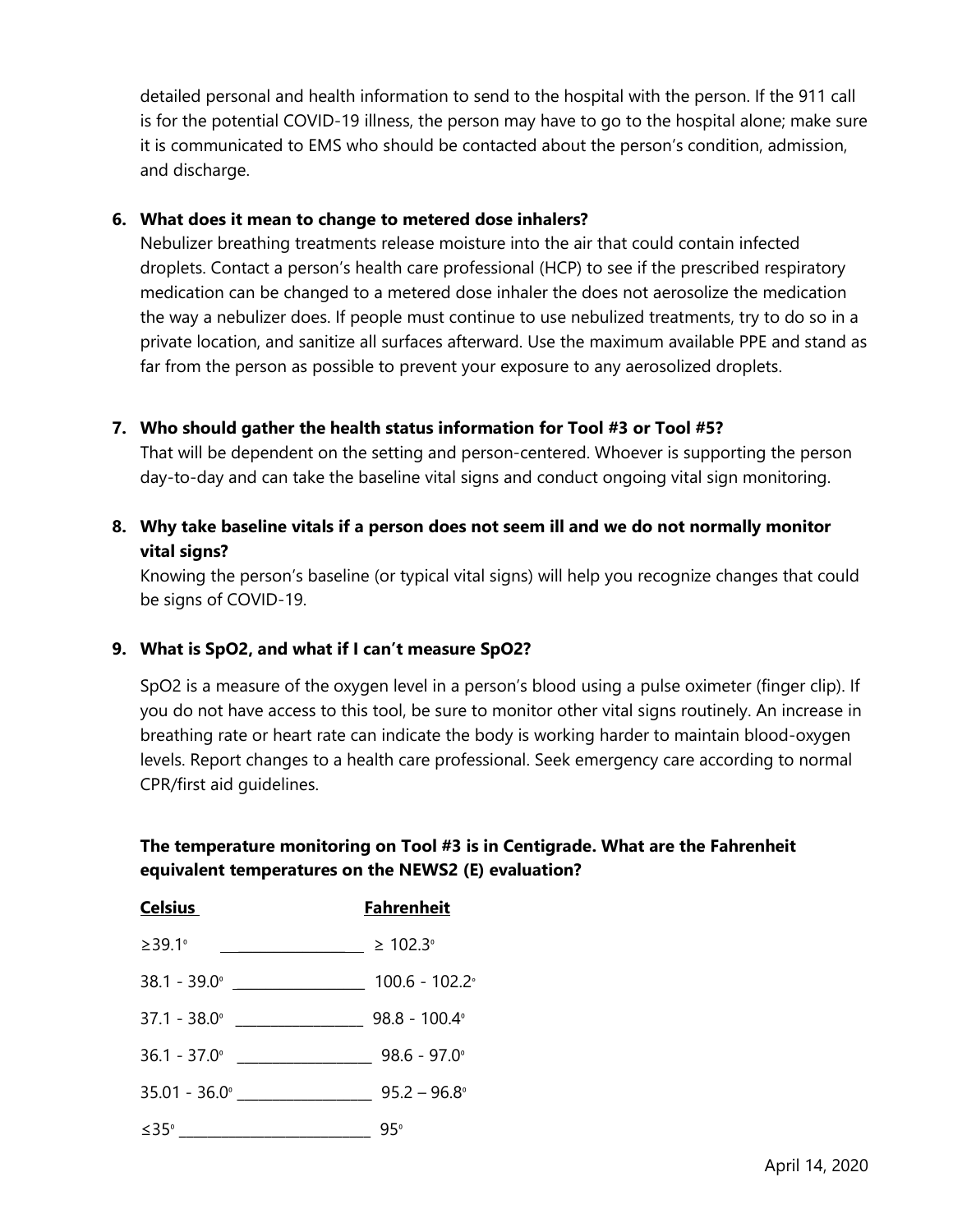- **10. The patient journey in the community says to contact my case manager, if appropriate. When should I contact the Case Manager/Service and Support Administrator (SSA)?** Contact your SSA if your support needs change or your current support personnel are not available to you. Connect with your SSA if your COVID-19 status changes, so they can assist you to get the support you need along your journey.
- **11. The patient journey diagrams indicate to ensure advanced directives are updated.**

In the planning for potentially significant illness, it is important that the person's wishes are clearly understood at this time, so they can be communicated if or when intensive interventions may be needed.

#### **12. What does it mean by "if care exceeds ability to remain home" (page 8)?**

This means they need more medical care than can be provided in their home. This does not refer to the ability to maintain strict isolation or quarantine within a person's home.

# **If a person cannot tolerate isolation within their community home, apartment, or facility unit, it may be necessary to designate the entire residence as quarantined or isolated.**

In larger facilities, people may move to another designated unit within the same facility so that cohorts of people with the same COVID-19 status (green, orange, or purple) can be supported in the same home.

In smaller community settings, people should remain in their own home unless the staff shortages or other crisis conditions exist. To prevent further spread of COVID-19, people should not be transferred to outside facilities or other homes.

When they are too ill to be cared for at home, the provider should coordinate with their clinician about how and where more advanced medical care can be provided.

#### **13. What is meant by limiting movement/transfer?**

Limited movement/transfer is about keeping people at home, so they are exposed to as few people as possible and that they personally expose as few people as possible.

# **14. What is the difference between isolation grouping people in a facility/home versus moving people to an alternate facility/home to be isolated?**

In a large facility, specific units or homes may be designated to aggregate cohorts of people with the same COVID-19 status. In smaller homes and apartments, people should shelter, isolate, and quarantine at home. They should avoid moving to a different facility.